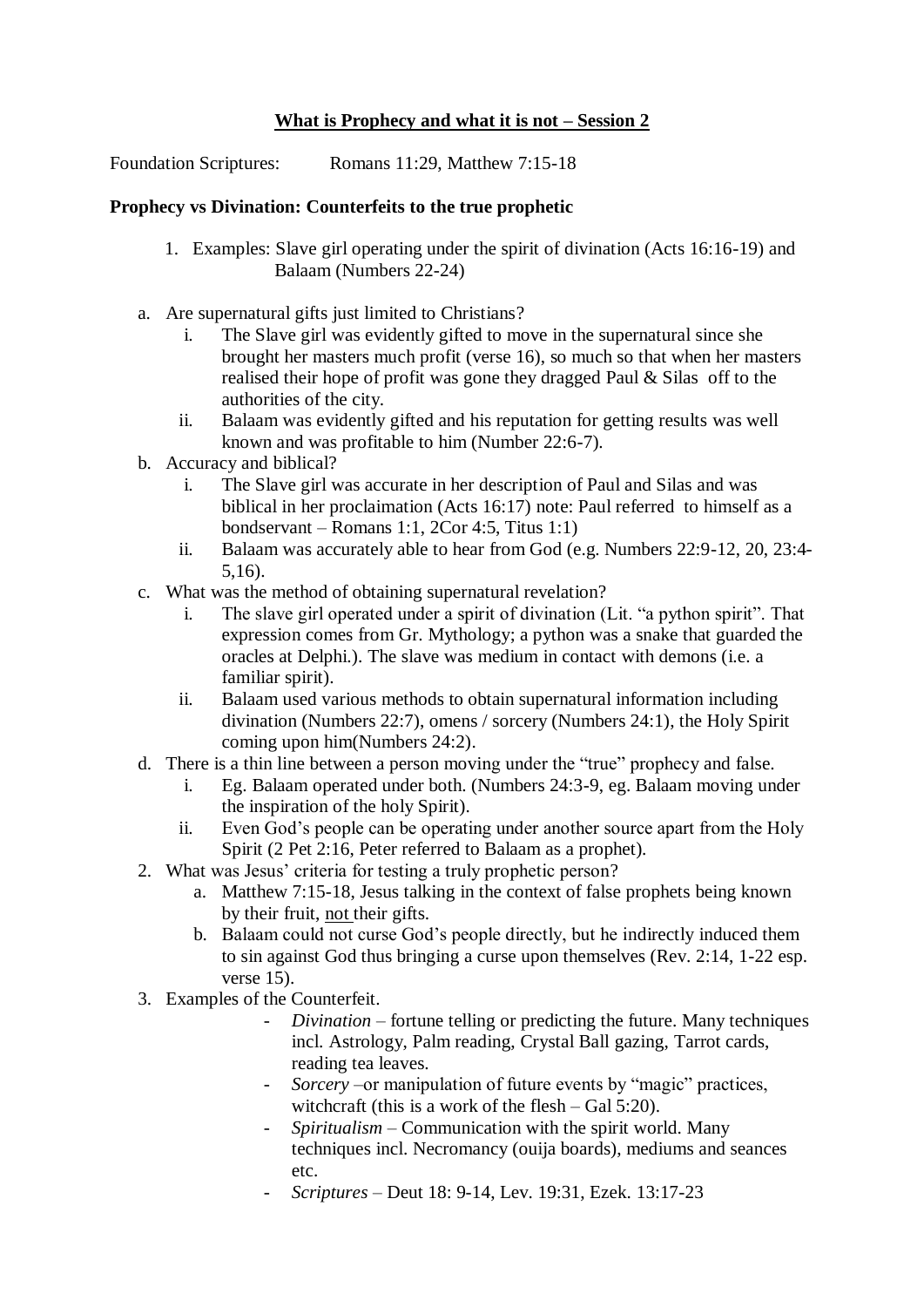## **Prophecy: Conditional or Inevitable? Hinderances to fulfillment of personal prophecy.**

*Statement: Personal Prophecy always depend on our cooperation for it's fulfilment. True or False?*

## **1. Unbelief, the no.1 hinderance.**

- a. Hebrews 3:16 4: 1-3. Unbelief cost a generation of Israelites the promised land.
	- i. In God's eyes unbelief in sin.
- b. God's attitude to unbelief
	- i. He takes it very personally (e.g. Numbers 14:11)
	- ii. He removes his hedge of protection (e.g. Numbers 14:12)
	- iii. He will allow his people to forfeit their inheritance (e.g. Numbers  $14:22-23$
- c. Unbelief costs us and hurts God.

### 2. **War a good warfare in prophecy**

- a. It will always be a fight between the phyical evidence and the prophetic word.
	- i. Use the prophecy to challenge the circumstances not vice versa. Example Abraham (Romans 4:17-21)

"Why is it that after a prophecy is given, the exact opposite of what was spoken seems to occur?" In all probrability the enemy was going to attack anyway however God has given us a strengthening word to hold onto and build on. An assurance of His intentions and of victory.

- b. When God gives a prophetic word, He oftens prophecy the end result but not the journey that we must go through in order to reach the fulfillement.
	- i. Example Joseph (Genesis 37) God did not reveal the process of the fulfillment to Joseph's dreams. Joseph's postive attitude throughout his circumstances was pivotal to the fulfillment of the dreams.
- c. We must ensure that our attitude does not neutralise what God wants to accomplish.

#### 3. **Disappointment & Disillusionment**

- a. Usually occurs when things don't turn out the way we would like, or because we look to ourselves as a means of fulfillment.
	- i. Example Abraham & Sarah.
		- Both Abraham & Sarah laughed at the thought of producing a child (Gen. 17:17, 18:12) Why?
		- Sarah & hagar, conflict in the home as a result of trying to make a prophecy come true instead of waiting for God's timing and way (Gen. 16:1-6).
		- There is often a gap between the promise and the provision.
		- How we behave and what we believe as we occupy is vital.